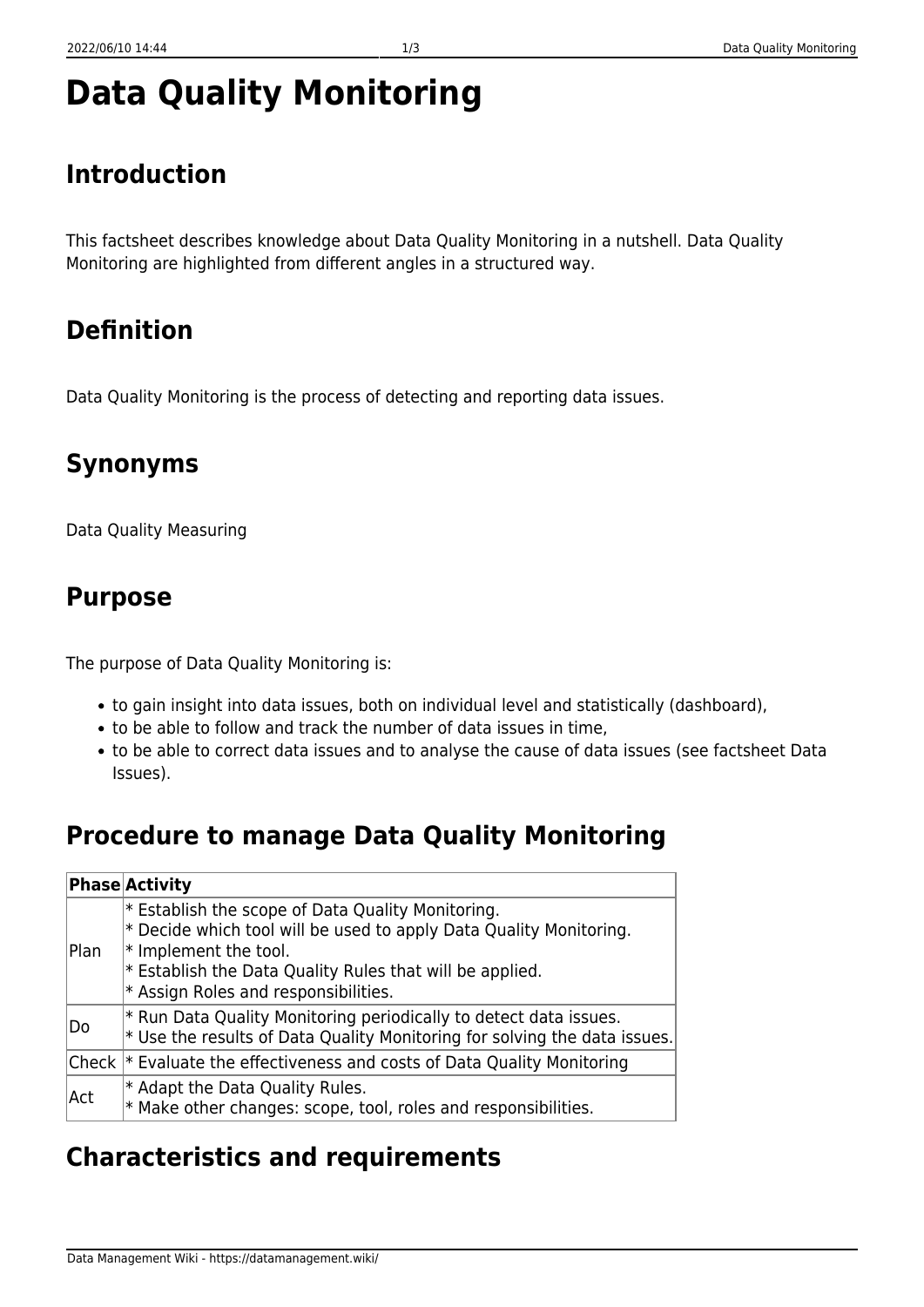| <b>Characteristic Requirement</b> |                                                                        |
|-----------------------------------|------------------------------------------------------------------------|
| Efficiency                        | Data Quality Monitoring should be done efficiently and cost-effective. |
| <b>Effectivensss</b>              | Data Quality Monitoring should be effective.                           |

### **Relationships**

- **Data Quality Monitoring** can be focussed on [Critical Data Elements.](https://datamanagement.wiki/data_management/data_quality/critical_data_elements)
- **Data Quality Monitoring** detects and reports [Data Issues](https://datamanagement.wiki/data_management/data_quality/data_issues).
- **Data Quality Monitoring** can be input for or is part of [Data Cleansing.](https://datamanagement.wiki/data_management/data_quality/data_cleansing)
- **Data Quality Monitorin**g can be applied to various **Data Quality Dimensions**.
- **Roles and Responsibilities** are assigned regarding **Data Quality Monitoring**.
- **Data Quality Monitoring** will monitor the Quality of the **Data Suppliers** source data.



# **Story**

A municipality wants to improve and guarantee the quality of its property register. First, they want to get an insight into the situation before they start improving. Therefore, they first purchase a tool with which, the quality of the data can be efficiently measured and monitored. They set the right data quality rules in the tool and produce their first report. It shows that there are two percent locations outside the municipal boundaries and that there are property categories that are not consistent with the description of the property.

Based on this report, the municipality decided to first solve the problem of inaccurate locations. This is where they suffer the most. They start a process of Data Cleansing to solve this. Partly, they do this by comparing the register with another file. For another part, the objects are visited by officials and the locations are redetermined. The monitor measures the progress of the cleaning action. Furthermore, an extra check have been built into the application with which new objects are entered, so that this problem can no longer occur.

## **References**

Borna. (2021, March 9). How to measure data quality — 13 metrics you should be tracking (But don't). Show Me The Data. <https://showmethedata.blog/how-to-measure-data-quality-13-metrics>